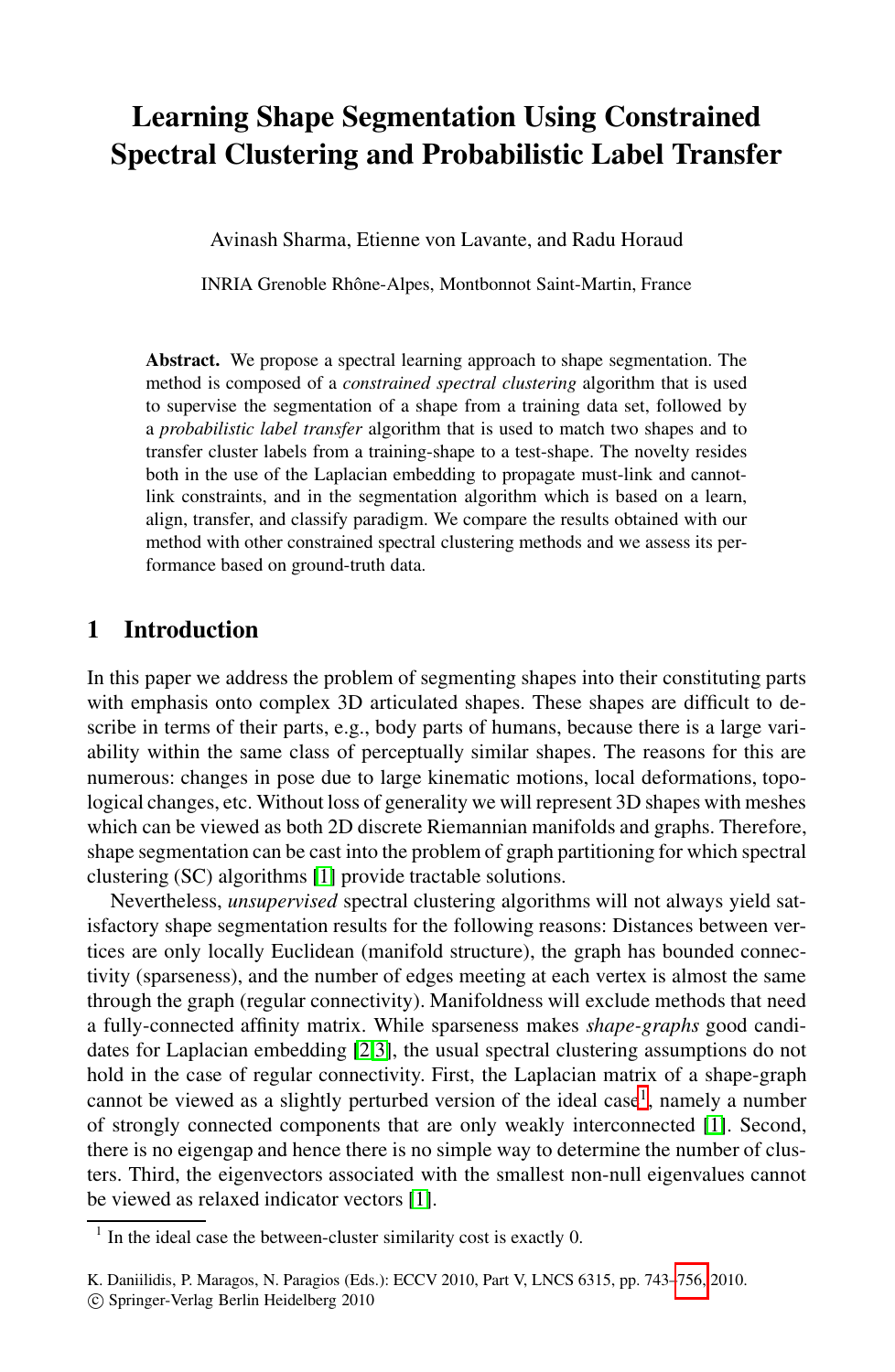<span id="page-1-0"></span>

**Fig. 1.** First stage: *Constrained spectral clustering* (CSC) which takes as input a mesh (or more generally a graph) together with a sparse set of must-link (dashed lines) and cannot-link (full lines) constraints (a). These constraints are propagated using the commute-time distance (b). Spectral clustering is applied to a modified graph Laplacian (c). Second stage: *Probabilistic label transfer* (PLT). Shape segmentation is performed via vertex-to-vertex matching (d) and label transfer (e).

In this paper we p[ro](#page-1-0)pose a learning appr[oa](#page-1-0)ch to shape segmentation via a two-stage method, e.g., fig. 1. First we introdu[ce](#page-12-0) a new constrained spectral clustering (CSC) algorithm which takes as input a shape-graph  $G_{tr}$  from a *training* set.  $G_{tr}$  contains unlabeled vertices as well as *must-link* and *cannot-link* constraints between pairs of vertices, fig. 1-(a). These constraints are propagated, using the unnormalized Laplacian embedding and the commute-time distance (CTD), such that edge-weights corresponding to within-cluster connectivities are strengthened while those corresponding to betweencluster connectivities are weakened, fig. [1](#page-12-3)[-\(b](#page-12-4)). This modified embedding yields improved shape segmentation results than the initial one, e.g., fig. 1-(c), because it better fits into the theoretical requirements of spectral c[lus](#page-1-0)tering [1].

Second, we c[ons](#page-12-5)ider shape alignment based on vertex-to-vertex graph matching as a way to probabilistically *transfer* labels from a training-set of segmented shapes to a test-set of unsegmented ones. We consider a shap[e-](#page-12-3)[gra](#page-12-6)ph  $G_{\text{test}}$  from a *test* set. The segmentation of  $\mathcal{G}_{\text{test}}$  is carried out [via](#page-12-7) a new probabilistic label transfer (PLT) method that computes a point-to-point mapping between the embedding of  $\mathcal{G}_{tr}$  and  $\mathcal{G}_{test}$ , e.g., fig. 1-(d). This completely unsupervised matching is bas[ed](#page-12-8) on [4,5] and allows to transfer labels from a segmented shape to an unsegmented one. Consequently, the vertices of  $G_{\text{test}}$  can be classified using the segmentation trained with  $G_{\text{tr}}$ , fig. 1-(e). While the spectral graph matching is appealing [6], it adds an extra difficulty because of the ambiguity in the definition of spectral emb[ed](#page-12-0)dings up to switching between eigenvectors corresponding to eigenvalues with multiplicity and changes in their sign [4,7]. This is particularly critical in the presence of symmetric shapes [8].

Unsupervised segmentation of articulated shapes is a well investigated problem and one can find a quantitative comparison of recent non-spectral methods in [9]. However, the spectral methods are natural choice for pose-invariant segmentation as they exploit the inherent manifold structure of the mesh representation to embed the shape in an isometric space. For the reasons already mentioned in the introduction, the results of simple spectral clustering (SC) are unsatisfactory ([1] for both a tutorial and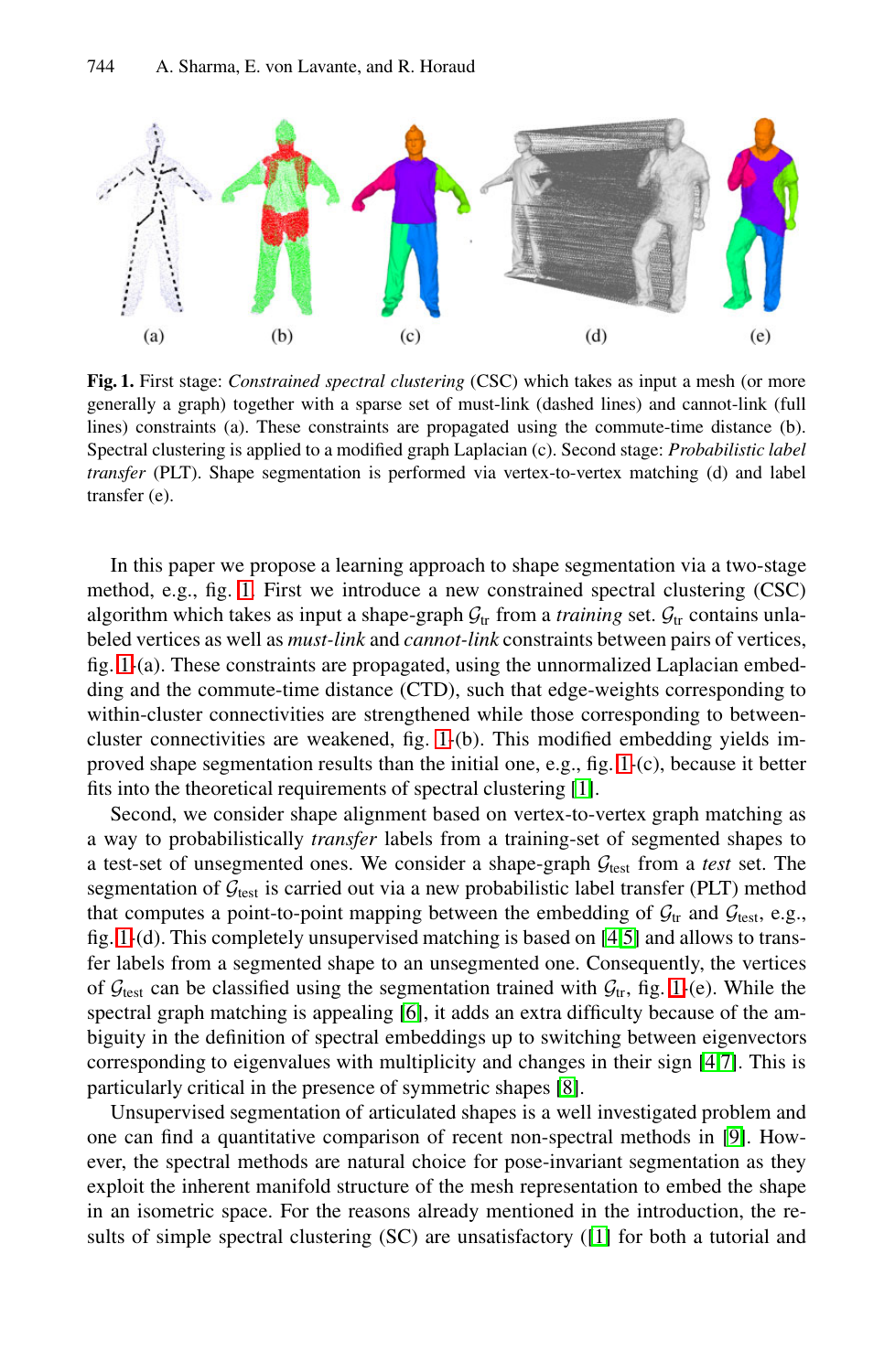comprehensive study). Therefore, more recent methods, such as those by Reuter [10] and Zhang [11], also take the topological features of a shape in its embedded space into [ac](#page-13-1)[cou](#page-13-2)[nt](#page-12-6) and [can](#page-13-3) achieve this way impressive segmentation results. However, these methods do not provide intuitive means to include constraints in a semi-supervised framework.

Regarding semi-supervised spectral methods, we distinguish between semi-supervised and constrained spectral clustering methods: With semi-supervised spectral methods we consider algorithms which attempt to find good partitions of the data given partial labels. In [12] labeled data information is propagated to nearby unlabeled data using a [prob](#page-13-4)abilistic label diffusion process, which needs an extra time parameter that must be specified in advance [13,14,7]. In [15] the labeled data are used to learn a classifier that is then used to sort th[e un](#page-13-5)[lab](#page-13-6)eled data. These methods work reasonably well if there are sufficient labeled data or if the data can be naturally split into clusters. Furthermore, these methods were only applied to synthetic "toy" data and their extension to graphs that represent shapes may not be straightforward.

Constrained clustering methods use prior information under the form of pairwise must-link and cannot-link constraint[s, a](#page-13-7)nd were first introduced in conjunction with constrained K-means [16]. Subsequently, a number of solutions were proposed that consist in learning a distance metric that takes into account the pairwise relationships; This generally leads to convex optimization [17,18]. Since K-means is a ubiquitous post-processing step with almost [an](#page-13-8)y SC technique, it is tempting to replace it with constrained K-means. However, this does not take full advantage of the graph structure of the data where edges naturally encode pairwise relationships. Recently, metric learning has been extended to constrained spectral clustering leading to quadratic programming [19]. The semi-supervised kernel K-means method [20] incorporates constraints by adding reward and penalty terms to the cost function to be minimized.

Another way to incorporate constraints into spectral methods is to modify the affinity matrix of a graph using a simple rule: Edges between must-link vertex-pairs are set to 1 and edges between cannot-link pairs are [set](#page-13-9) to 0 [21]. Despite its simplicity, this method is not easily extendible to our case due to graph sparsity: one has to add new edges (with value 1) and to remove some other edges. This will modify the graph's topology and hence it will be difficult to use the segmentation learned on one shape in order to segment another shape.

All methods described above need a large number of constraints to work well, which is a major drawback, as it is desirable to work with a small set of sparse constraints. We note that the issue of constraint propagation is not well studied: The transitivity property of the must-link relationship has already been explored [22] but this cannot be used with the cannot-link relationship which is not transitive.

#### **1.1 Paper Contributions**

This paper has two contributions: A new constrained spectral clustering method that uses the unnormalized Laplacian embedding to propagate pairwise constraints and a modified Laplacian embedding to cluster the data, and a new shape segmentation method based on spectral graph matching and on a novel probabilistic label-transfer process.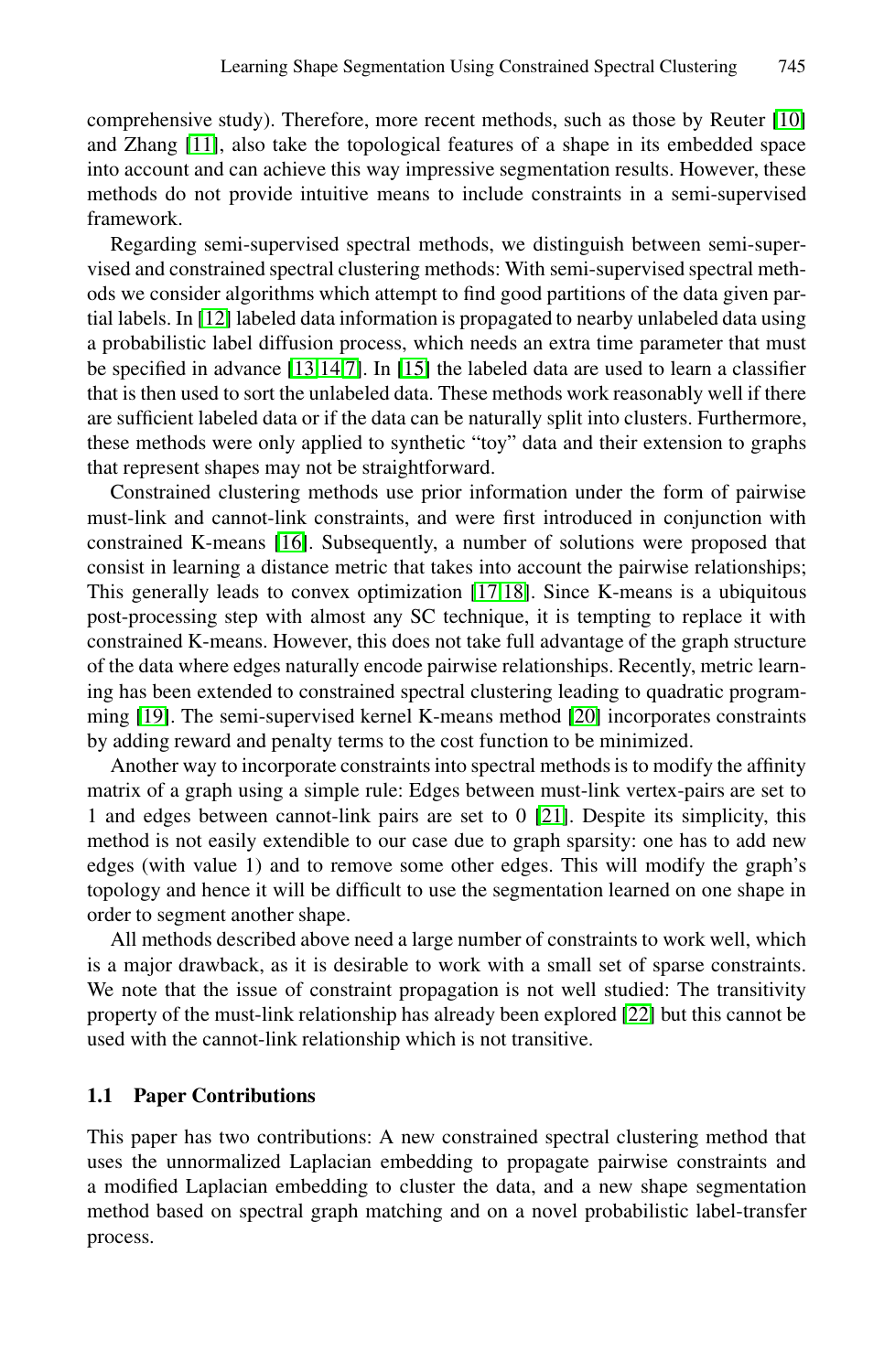We exploit the properties of the *unnormalized graph Laplacian* [3,1] which embeds the graph into an isometric space armed with a metric, namely the Euclidean *commutetime distance* (CTD) [23,14]. Unlike the diffusion maps that are parameterized by a discrete time parameter, which acts as a scale, [13], the CTD reflects the connectivity of two graph vertices: All possible paths of all lengths. We build on the idea of modifying the weighted adjacency matrix of a graph using instance level constraints on vertex-pairs [21]. We provide an explicit *constraint propagation* method that uses the Euclidean CTD to densify must-link and cannot-link relationships within small volumes lying between constrained data pairs. We show that the modified weighted adjacency matrix thus obtained can be used to construct a *modified Laplacian*. The latter respects the topology of the initial graph but with a distinct geometric structure that have the presence of dense *graph lumps*, which is a direct consequence of the constraint propagation process: This makes it particularly well suited for clustering.

We introduce a shape segmentation method based on a learn, align, transfer, and classify paradigm. This introduces an important innovation, namely that one can perform the training on one data-set and then classify a completely different data-set on the premise that the two sets are approximately isomorphic. Our probabilistic label transfer algorithm is robust to topological noise as we consider dense soft correspondences between two shapes.

We compare our CSC algorithm with several other methods recently proposed in the literature, and we evaluate it against ground-truth segmentations of both simulated and real shapes. We note that the existing CSC methods have not been applied to articulated shapes which are rather complex discrete Riemannian manifolds. Real shapes gathered with scanners and cameras are very challenging dataset. As already mentioned, these manifold data are very difficult to cluster due to the regularity of the associated graph.

## **2 Laplacian Embeddings and Their Properties**

We consider an *undirected weighted graph*  $G = \{V, \mathcal{E}, \mathbf{A}\}\$  where  $V(G) = \{v_1, \ldots, v_n\}$ is the vertex set,  $\mathcal{E}(\mathcal{G}) = \{e_{ij}\}\$ is the edge set, and the entries of the weighted adjacency matrix **A** are:  $a_{ii} = 0$  $a_{ii} = 0$ ,  $a_{ij} > 0$  whenever two vertices are adjacent, i.e.,  $v_i \sim v_j$ , and  $a_{ij} = 0$  otherwise. In the case of 2D manifolds, a vertex  $v_i$  corresponds to a 3D point  $v_i$ . Let  $0 < a_{\min} \le a_{ij} \le a_{\max} \le 1$ . Since our graphs correspond to a uniform surface discretization, it is realistic to assume that the weights vary within a small interval  $[a_{\min}, a_{\max}]$ . Without loss of generality we consider Gaussian weights i.e.  $a_{ij} = \exp(-\frac{d_{ij}^2}{\sigma^2})$ .<br>We briefly recall the function

We briefly recall the follo[wi](#page-12-0)ng definitions: the *degree matrix*  $\mathbf{D} = \text{Diag}[d_i \dots d_n]$ , the *n*-dimensional *degree vector*  $\mathbf{d} = (d_1 \dots d_n)^\top$ , with  $d_i = \sum_{i \sim j} a_{ij}$ . The following <br>Landacian matrices are used in spectral clustering [1]: The *unnormalized* Landacian Laplacian matrices are used in spectral clustering [1]: The *unnormalized Laplacian*  $L = D - A$ , the *normalized Laplacian*  $L_N = D^{-1/2}LD^{-1/2}$ , and the *random-walk Laplacian*  $L_R = D^{-1}L$ . Both L and  $L_N$  are symmetric semi-positive definite, hence their eigenvalues are non-negative and their eigenvectors form an orthonormal vector basis of  $\mathbb{R}^n$ . From the similarity  $\mathbf{L}_R = \mathbf{D}^{-1/2} \mathbf{L}_N \mathbf{D}^{1/2}$  one can easily characterize the eigenspace of the random-walk graph Laplacian. It has been recently shown that both **L** and  $L_R$  are well suited for spectral clustering [1]. In this section we describe some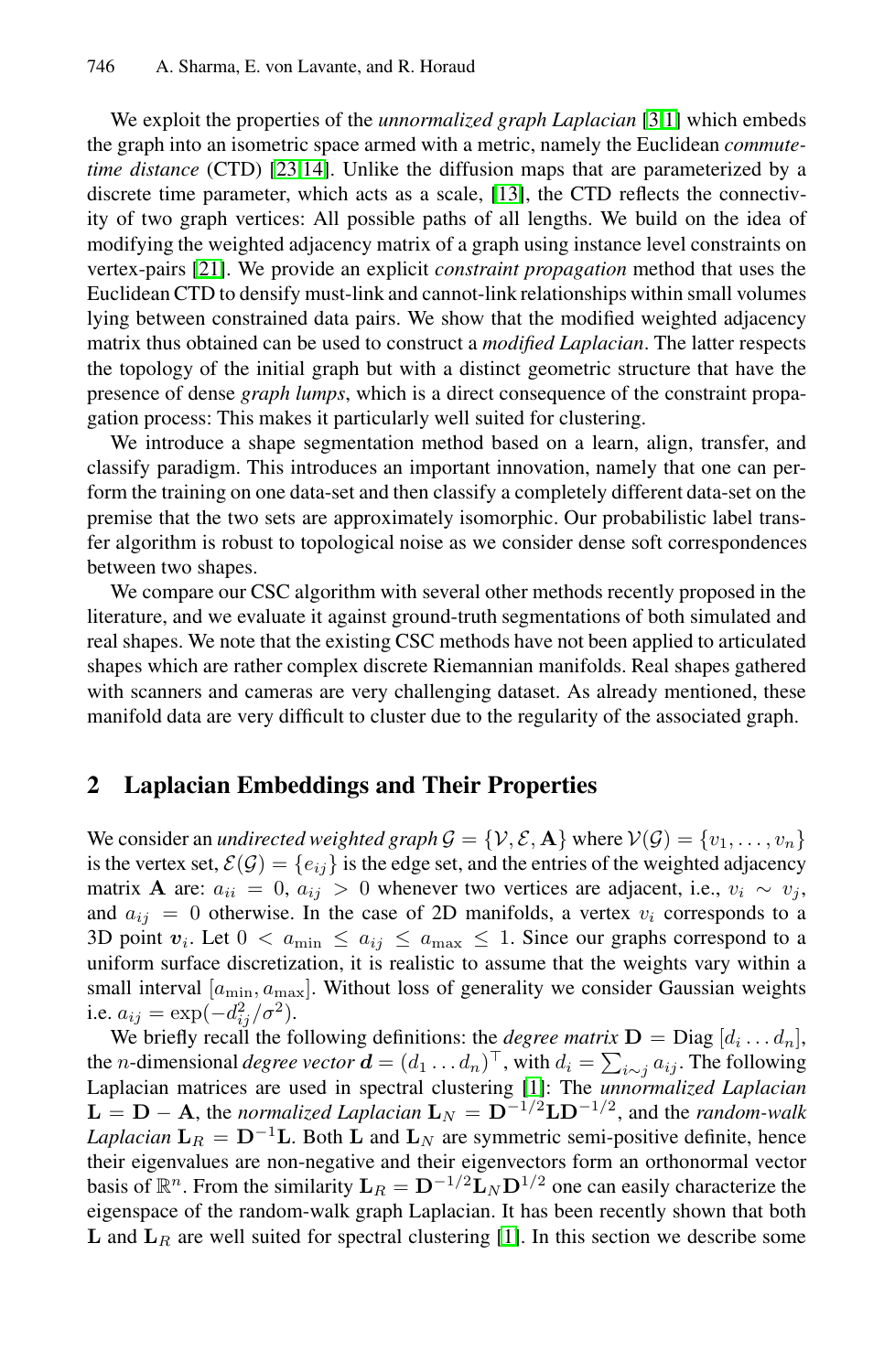interesting properties of the unnormalized Laplacian which justify its use for both the tasks of clustering and of matching.

**The L-embedding.** Let  $\mathbf{L}u = \lambda u$ , denote  $\mathbf{\Lambda} = \text{Diag} [\lambda_2 \dots \lambda_{p+1}]$ , and let  $\mathbf{U} =$  $[u_2 \dots u_{p+1}]$  be the  $n \times p$  matrix formed with the p smallest non-null eigenvectors of **L**, hence  $\mathbf{U}^\top \mathbf{U} = \mathbf{I}_p$ . We have as well  $\lambda_1 = 0$  and  $\mathbf{u}_1 = \mathbf{1}$  (a vector with all entries equal to 1). The columns of **U** form an orthonormal basis that span an embedded space  $\mathbb{R}^p \subset \mathbb{R}^n$  perpendicular to 1. Hence, we have the following property:

<span id="page-4-1"></span><span id="page-4-0"></span>
$$
\sum_{j=1}^{n} u_i(v_j) = 0, \forall i, 2 \le i \le p+1
$$
 (1)

where [w](#page-4-0)e introduced the notation  $u_i(v_i)$  for the j-th entry of vector  $u_i$  in order to emphasize that each eigenvector is an eigenfunction mapping the graph's vertices onto real numbers. The Euclidean embedding of the graph's nodes that we will use are the column vectors of the  $p \times n$  matrix **X** defined by:

$$
\mathbf{X} = \mathbf{\Lambda}^{-1/2} \mathbf{U}^{\top} = [\mathbf{x}_1 \dots \mathbf{x}_j \dots \mathbf{x}_n]
$$
 (2)

This is also known as the *commute-time embedding* [14]. From the orthonormality of the eigenvectors and from (1) we obtain:

<span id="page-4-2"></span>
$$
-\lambda_i^{-1/2} < \mathbf{u}_i(v_j) < \lambda_i^{-1/2}, \ \forall j, 1 \le j \le n \tag{3}
$$

**The**  $\widetilde{L}$ -embedding. So far we described the properties of spectral embeddings that correspond to graphs that conta[in](#page-5-0) only unlabeled vertices. As it will be explained in the next section, the presence of pairwise constraints could lead to a modified Laplacian embedding and in this paragraph we describe the rationale of this modified spectral representation. We suppose that pairwise constraints are provided and we consider one such vertex-pair. Two situations can occur: (i) the two vertices are adjacent or, more generally, (ii) the two vertices are connected by one or several graph paths. While the former situation leads to simply modifying the edge weights of the corresponding pairs, the latter is more problematic to implement because it involves some form of constraint propagation and it constitutes the topic of section 3. To summarize, the presence of constraints leads to modifying some of the edge weights in the graph. We denote the *modified adjacency matrix* with **<sup>A</sup>** . We also obtain a modified degree matrix **<sup>D</sup>** and a modified unnormalized Laplacian **<sup>L</sup>**:

$$
\widetilde{\mathbf{L}} = \widetilde{\mathbf{D}} - \widetilde{\mathbf{A}} \tag{4}
$$

This leads to modified Euclidean coordinates:

$$
\widetilde{\mathbf{X}} = \widetilde{\mathbf{\Lambda}}^{-1/2} \widetilde{\mathbf{U}}^{\top} = [\widetilde{\mathbf{x}}_1 \dots \widetilde{\mathbf{x}}_j \dots \widetilde{\mathbf{x}}_n]
$$
(5)

The initial graph can therefore be represented with two different embeddings, the exact geometry of the embedded space depending on the edge weights. Notice, that there is a one-to-one correspondence between the columns of **<sup>X</sup>** and of **<sup>X</sup>** .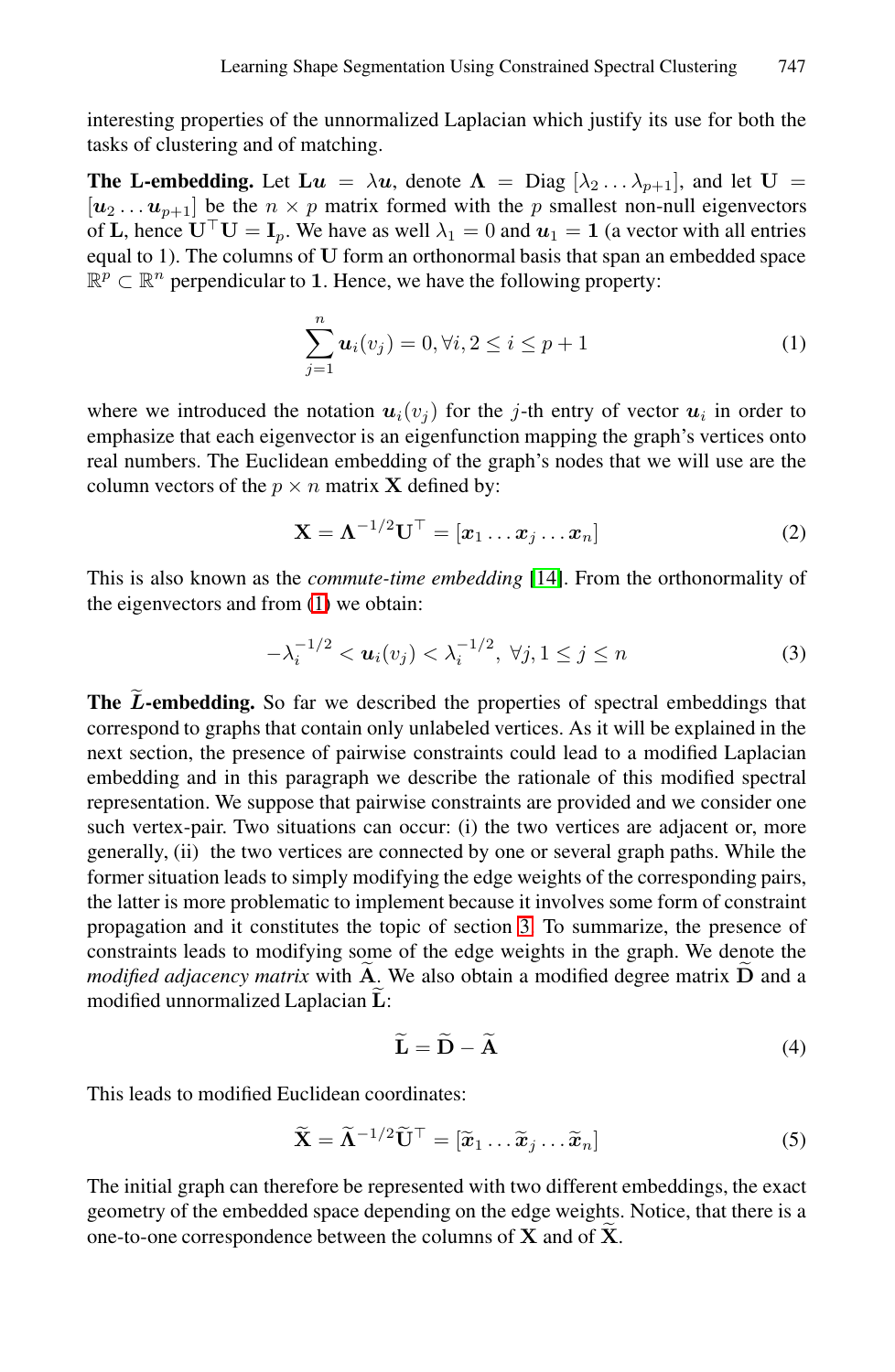# <span id="page-5-0"></span>**3 Propagating Pairwise Constraints**

In a constrained clustering task instance-level constraints are available. In practice, it is convenient to be able to cope with a sparse set of constraints. The counterpart is that they are not easily exploitable: propagating these constraints over a manifold (or more generally over a graph) is problematic. In this section we describe a constraint propagation method that uses the **L**-embedding and the associated Euclidean *commutetime distance* (CTD). As already mentioned, must-link and cannot-link constraints were successfully incorporated in several variant of the K-means algorithm [16,17,18]. However, these methods did not incorporate constraint propagation. Rather than modifying the K-means step of spectral clustering, we incorporate a constraint-propagation process directly into the **L**-embedding, thus fully exploiting the properties outlined in the previous section.

Consider a subset of the set of graph vertices  $S = {\bar{v}_i}, S \subset V$  from which we build two sets of constraints: A must-set  $M \subset S \times S$  and a cannot-set  $C \subset S \times S$ . Vertex pairs from the must-set should be assigned to the same cluster while vertex pairs from the cannot-set should be assigned to different clusters. Notice that the cardinality of these sets is independent of the final number of clusters. Also, it is necessary neither to provide must links for all the clusters, nor to provide cannot links across all cluster pairs. A straightforward strategy for enforcing these constraints consists in modifying [th](#page-13-10)e weights  $a_{ij}$  associated with *adjacent* vertex-pairs that belong either to  $M$  or to  $C$ , such that  $a_{ij}$  is replaced with  $\tilde{a}_{ij} = 1$  if  $(\bar{v}_i, \bar{v}_j) \in \mathcal{M}$  and  $\tilde{a}_{ij} = \varepsilon$  if  $(\bar{v}_i, \bar{v}_j) \in \mathcal{C}$ , where  $\varepsilon$  is a small positive number. We recall that  $0 < a_{\min} \le a_{ij} \le a_{\max} \le 1$ . Notice that for graphs corresponding to regular meshes, the edge-weight variability is small.

Since the set S is composed of sparsely distributed vertices, the pairs  $(\bar{v}_i, \bar{v}_j)$  do not necessarily correspond to adjacent vertices. Hence, one has to propagate the initial must-link and cannot-link constraints to nearby vertex pairs. We propose to use the commute-time distance (CTD) already mentioned. The CTD is a well known quantity in Markov chains [24]. For undirected graphs, it corresponds to the average number of (weighted) edges that it takes, starting at vertex  $v_i$ , to randomly reach vertex  $v_j$  for the first time and go back. The CTD has the interesting property that it decreases as the number of paths connecting the two nodes increases and when the lengths of the paths

<span id="page-5-1"></span>

**Fig. 2.** Propagating constraints. (a): Constraint placement onto the initial graph, two must-links (dashed lines) and one cannot-link; (b): The **L**-embedding used for constraint propagation. (c): The propagated constraints are shown on the graph. (d): The new embedding obtained with the modified Laplacian **<sup>L</sup>**.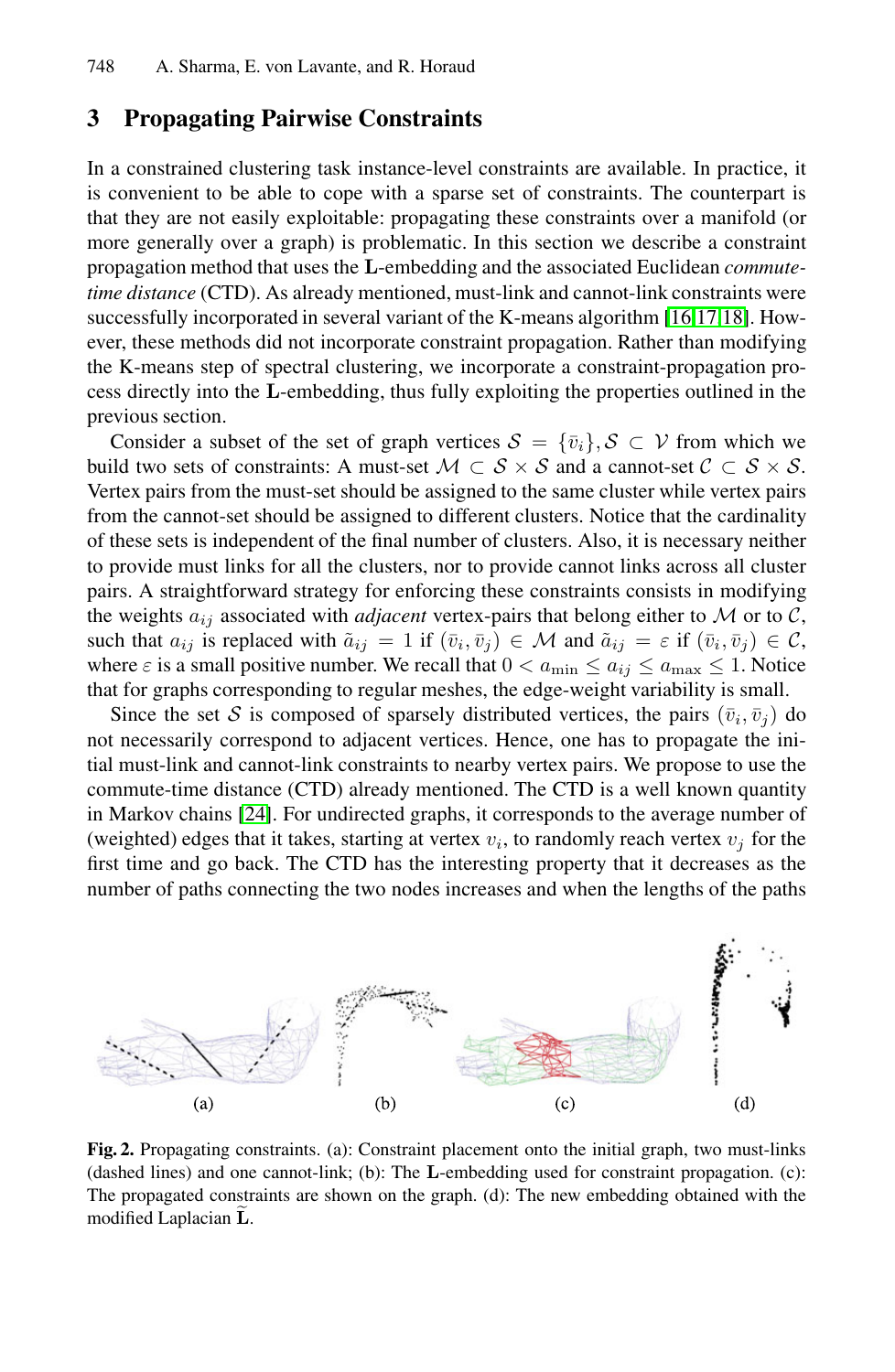<span id="page-6-1"></span>

**Fig. 3.** The CSC algorithm applied to the the *dog* and to the *flashkick* data (Note: unlike the results in Table 1, we seek here for *flashkick* 14 segments). Initial graphs and manually placed constraints (a), (d); Constraint propagation (b), (e); Final clustering results (c),  $(f)$ .

<span id="page-6-0"></span>decrease. We pre[fer](#page-4-1) the CTD to the shortest-path geodesic distance in the graph because it captures the connectivity structure of a small graph volume rather than a single path between two vertices. The CTD is the integral of the diffusion distances over all tim[es](#page-5-1). Hence, unlike the latter, the former does not need the free parameter  $t$  to be specified [13,14,7]. Indeed, the scale parameter introduces an additional difficulty because different vertex-pairs may need to be processed at different scales. The commute-time distance [23] between two ver[tic](#page-6-0)es is an Euclidean metric and it can be written in closed form using the **L**-embedding, i.e., eq. (2):

$$
d_{\text{CTD}}^2(v_i, v_j) = ||\boldsymbol{x}_i - \boldsymbol{x}_j||^2
$$
\n(6)

The CTD will allow us to propagate must-link and cannot-link constraints within small graph *volumes*, e.g., fig. 2.

We briefly describe the **propagation of must-li[nk](#page-6-1) constraints.** For each pair  $(\bar{v}_i, \bar{v}_j) \in \mathcal{M}$  with embedded coordinates  $\bar{x}_i$  and  $\bar{x}_j$ : We consider the hypersphere centered at  $(\bar{x}_i + \bar{x}_j)/2$  with diameter given by (6) and we build a subset  $\mathbf{X}_s \subset \mathbf{X}$ that contains embedded vertices lying in this hypersphere. We build a subgraph  $\mathcal{G}_s \subset \mathcal{G}$ having as vertices the set  $\mathcal{X}_s = \{v_i\}_{i=1}^r$  corresponding to  $\mathbf{X}_s$ . Finally, we modify the weights  $a_i$  of the edges of  $\mathcal{G} : \tilde{a} \cdot \tilde{b} = 1$ . There is an equivalent procedure for the **prop**weights  $a_{ij}$  of the edges of  $\mathcal{G}_s$ :  $\tilde{a}_{ij} = 1$ . There is an equivalent procedure for the **prop-**<br>**agation of cannot-link constraints**. In order to preserve the topology of the modified **agation of cannot-link constraints**. In order to preserve the topology of the modified graph, in this case the weights are set to a small positive number, i.e., the modified wei[gh](#page-4-2)t of a cannot-edge is  $\tilde{a}_{ij} = \varepsilon$ . Hence the proposed CSC algorithm, fig. 3:

## **Algorithm 1.** *Constrained Spectral Clustering* (CSC)

**input** : Unnormalized Laplacian **L** of a shape-graph G, a must-link set M, a cannot-link set C, the number of cluster  $k$  to construct.

- **output** : A set of binary variables  $\Delta = \{\delta_{il}\}\$ assigning a cluster label l to each graph vertex  $v_i$ . 1: Compute the **L**-embedding of the graph using the p first non-null eigenvalues and eigenvec
	- tors of **L**,  $p \geq k$ .
- 2: Propagate the  $\mathcal M$  and  $\mathcal C$  constraints, modify the adjacency matrix of  $\mathcal G$  and build the modified Laplacian **<sup>L</sup>** using eq. (4).
- 3: Compute the **<sup>L</sup>**-embedding using the <sup>k</sup> first non-null eigenvalues and eigenvectors of **<sup>L</sup>**.
- 4: Assign a cluster label l to each graph vertex  $v_i$  by applying K-means to the points  $\tilde{\mathbf{X}}$  in eq. (5).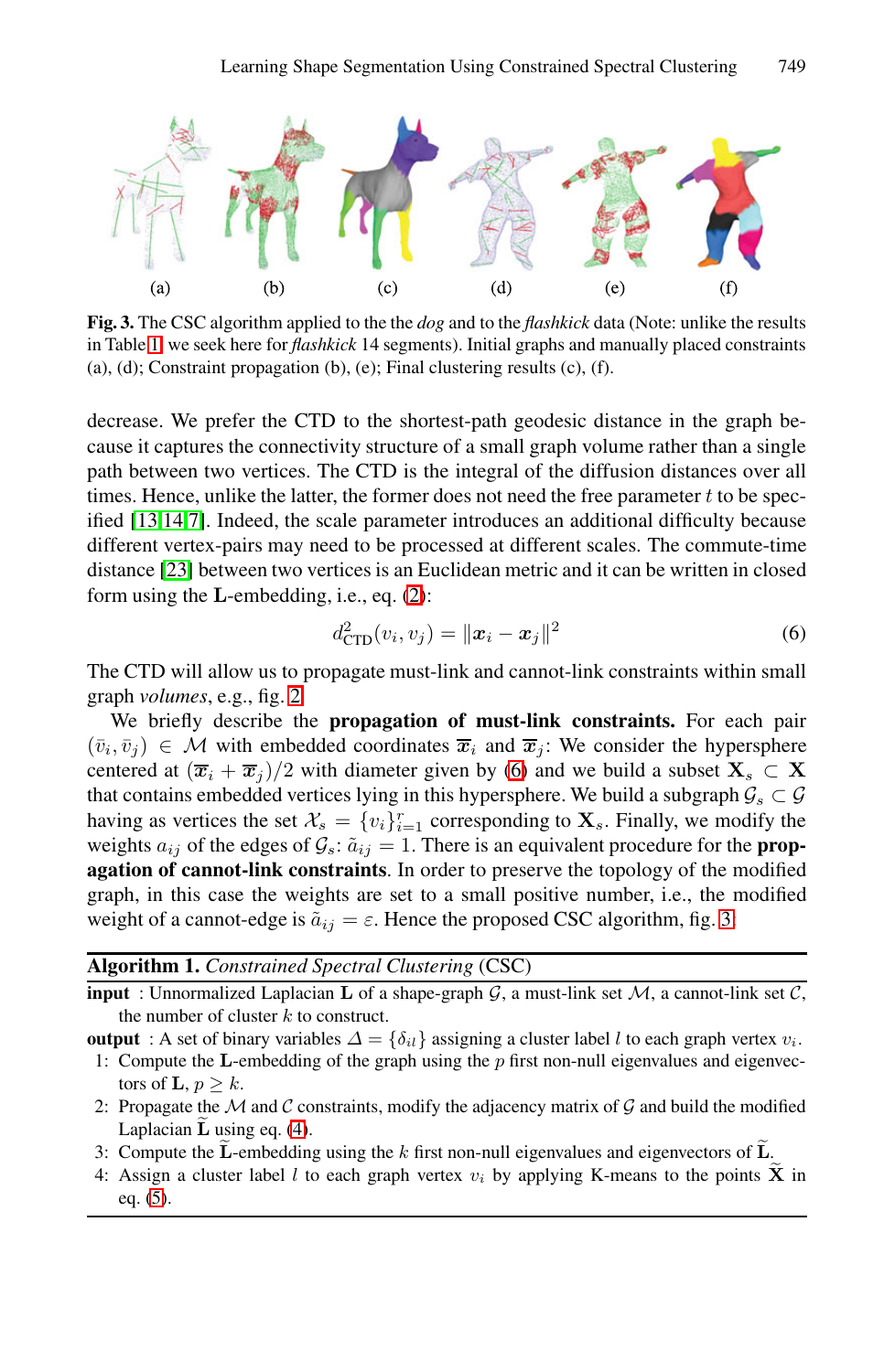# **4 Shape Segmentation via Label Transfer**

The CSC algorithm that we [ju](#page-4-1)st described is applied to a shape-graph  $G_{tr}$  such that the latter is segmented into k clusters. Given a second shape  $G_{\text{test}}$  we wish to use the segmentation result obtained with  $\mathcal{G}_{tr}$  to segment  $\mathcal{G}_{test}$ . Therefore, the segmentation of  $\mathcal{G}_{\text{test}}$  can be viewed as an inference problem, where we seek a cluster label for each one of its vertices conditioned by the segmentation of  $\mathcal{G}_{tr}$ .

<span id="page-7-0"></span>We formulate this label inference problem in a probabilistic framework and adopt a generative approach where we model the conditional probability of assigning a label to a test shape vertex. More formally, let  $X<sup>tr</sup>$  and  $X<sup>test</sup>$  be the **L**-embeddings of the two shapes with  $n$  and  $m$  vertices respectively, i.e., eq. (2). We introduce three sets of hidden variables:  $S = \{s_1, \ldots, s_m\}$  which assign each *test-shape* vertex to its cluster,  $R =$  $\{r_1,\ldots,r_n\}$  which assign each *train-shape* vertex to its cluster, and  $Z = \{z_1,\ldots,z_m\}$ , which assign a test-shape vertex to a train-shape vertex. Then the posterior probability of assigning a cluster label  $l \in \{1, ..., k\}$  to a test-shape vertex  $x_i^{\text{test}} \in \mathbf{X}^{\text{test}}$  can be written as: written as:

<span id="page-7-1"></span>
$$
P(s_i = l | \boldsymbol{x}_i^{\text{test}}) = \sum_{j=1}^n P(r_j = l | \boldsymbol{x}_j^{\text{tr}}) P(z_i = j | \boldsymbol{x}_i^{\text{test}}), \tag{7}
$$

Here,  $P(r_j = l | \mathbf{x}_j^{\text{tr}})$  is the posterior probability of assigning a label l to a train-shape<br>vertex  $\mathbf{x}^{\text{tr}}$  conditioned by the train-shape vertex. Similarly,  $P(z_i = j | \mathbf{x}^{\text{test}})$  is the posvertex  $x_j^{\text{tr}}$ , conditioned by the train-shape vertex. Similarly,  $P(z_i = j|x_i^{\text{test}})$  is the pos-<br>terior probability of assigning train-shape vertex  $x_i^{\text{tr}}$  to test-shape vertex  $x_i^{\text{test}}$  and can terior probability of assigning train-shape vertex  $x_j^{\text{tr}}$  to test-shape vertex  $x_i^{\text{test}}$  and can be termed as *soft assignment*. We propose to replace the posteriors  $P(r_j = l | \mathbf{x}_j^{\text{tr}})$  with hard assignments pamely the output of the CSC algorithm: hard assignments, namely the output of the C[SC](#page-12-3) [al](#page-12-4)gorithm:

<span id="page-7-2"></span>
$$
P(r_j = l | \mathbf{x}_j^{\text{test}}) = \delta_{jl} \tag{8}
$$

The estimation of the posteriors  $P(z_i = j | x_i^{\text{test}})$  is an instance of graph matching in the spectral domain which is a difficult problem in its own right, especially in the presence spectral domain which is a difficult problem in its own right, especially in the presence of switches between eigenvectors and changes in their sign. The graph/shape matching task is further complicated when the two graphs are not isomorphic and when they have different numbers of vertices.

We adopted the articulated shape matching method proposed in [4,5] to obtain these *soft assignments*. This method proceeds in two steps. The first step uses the histograms of the k first non-null eigenvectors of the *normalized* Laplacian matrix to find an alignment between the Euclidean embeddings of two shapes. The second step registers the



**Fig. 4.** Clustering obtained with CSC (a), (d); vertex-to-vertex probabilistic assignment between two shapes (b), (e); The result of segmenting the second shape based on label transfer (c), (f)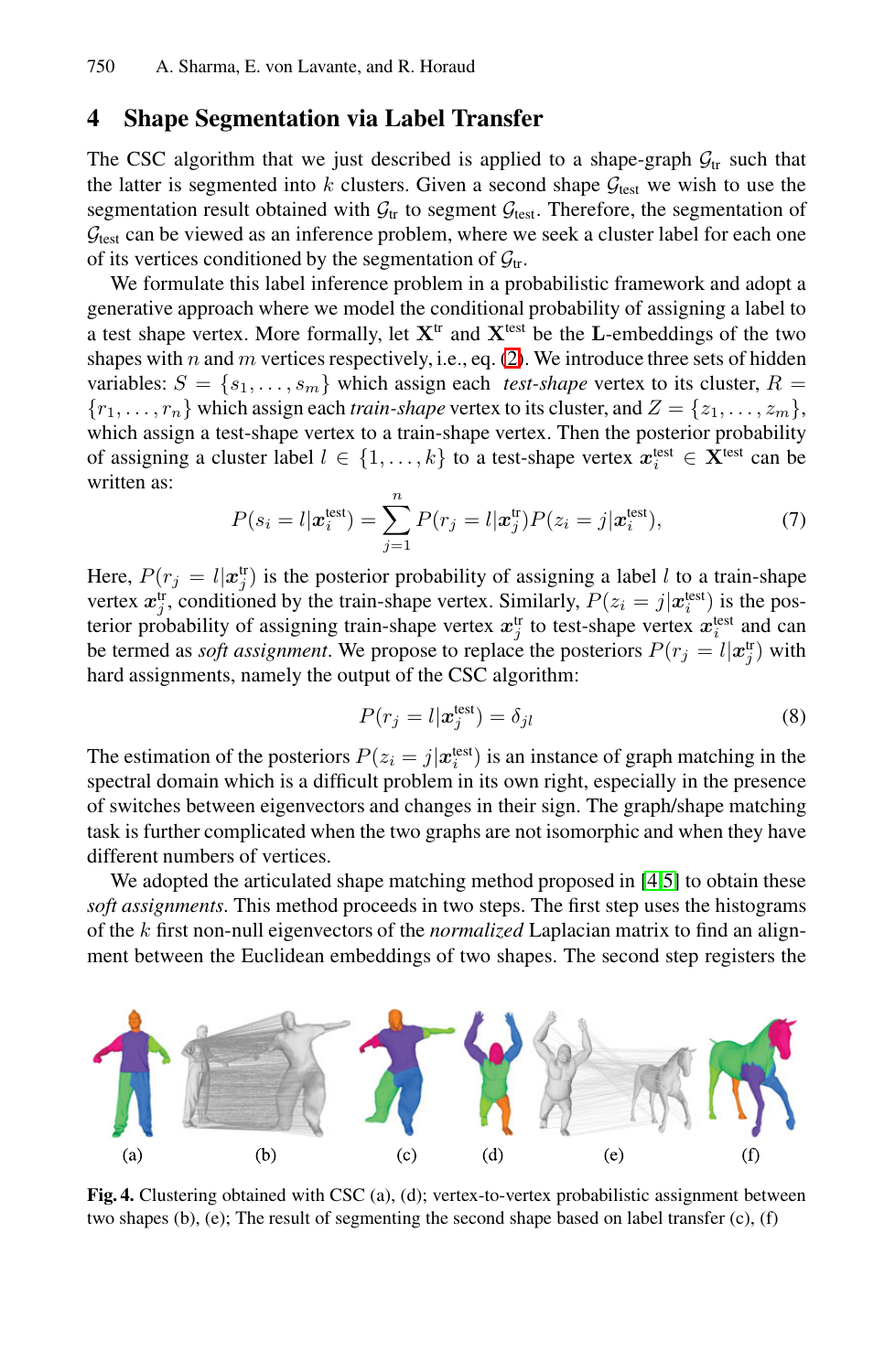two embeddings using the expectation-maximization (EM) algorithm and selects the best vertex-to-vertex assignment based on the maximum a posteriori probability (MAP) of a vertex from one shape to be assigned to a vertex from the other shape. In order to fit to our methodological framework, we introduce two important modifications to the technique described in [4]:

- 1. We use the unnormalize[d L](#page-7-0)aplac[ian](#page-7-1). This is justified by the properties of the **L**embeddings which where described in detail in section 2. In particular, the property (3) facilitates the task of comparing the histograms of two eigenvectors.
- 2. We do not attempt to find the best one-to-one assignments based on the MAP criterion. Instead, we keep all the assignments and hence we rely on *soft* rather than *hard* assignments.

The resulting shape matching algorithm will output the desired posterior probabilities  $P(z_i = j|\mathbf{x}_i^{\text{test}}) = p_{ij}, \forall 1 \le i \le m$ . From (7) and (8) we obtain the following<br>expression that probabilistically assigns a vertex of  $G$ , to a cluster of  $G$ . expr[es](#page-8-0)sion [tha](#page-7-2)t probabilistically assigns a vertex of  $\mathcal{G}_{\text{test}}$  to a cluster of  $\mathcal{G}_{\text{tr}}$ :

<span id="page-8-1"></span>
$$
\gamma_{il} = \underset{1 \le l \le k}{\arg \max} \sum_{j=1}^{n} p_{ij} \delta_{jl} \tag{9}
$$

<span id="page-8-0"></span>This corresponds to the maximum posterior probability of a test-shape vertex to be assigned to a train-shape cluster conditioned by the test-shape vertex and by the trainshape-to-test-shape soft assignments of vertices. The p[ro](#page-12-3)posed segmentation method is summarized in algorithm 2. Fig. 4 illustrates the PLT method on two examples.

#### **Algorithm 2.** *Probabilistic Label Transfer* [\(P](#page-8-1)LT)

**input** : **L**-embeddings  $X^{\text{tr}}$  and  $X^{\text{test}}$  of train and test shape-graphs  $G_{\text{tr}}$  and  $G_{\text{test}}$ ; a set of binary variables  $\Delta = \{\delta_{jl}\}\$ assigning a cluster label l to each vertex  $x_j^{\text{tr}} \in \mathbf{X}^{\text{tr}}$ .

- **output** : A set of binary variables  $\Gamma = \{\gamma_{il}\}$  assigning a cluster label l to each vertex  $x_i^{\text{test}}$ **X**test.
- 1: Align two **L**-embeddings  $X<sup>tr</sup>$  and  $X<sup>test</sup>$  using the histogram alignment method [4].
- 2: Compute t[he](#page-8-2) posterior probability  $p_{ij}$  of assigning each test graph vertex  $x_i^{\text{test}}$  to every train graph vertex  $x_j^{\text{tr}}$  using the EM based rigid point registration method proposed in [5].
- 3: Find the cluster label *l* for each test graph vertex  $x_i^{\text{test}}$  using the eq.(9).

# <span id="page-8-2"></span>**[5 Experiments and Results](http://people.csail.mit.edu/drdaniel/mesh_animation/index.html)**

[We](http://www.ee.surrey.ac.uk/CVSSP/VisualMedia/VisualContentProduction/Projects/SurfCap) [evaluated](http://www.ee.surrey.ac.uk/CVSSP/VisualMedia/VisualContentProduction/Projects/SurfCap) [the](http://www.ee.surrey.ac.uk/CVSSP/VisualMedia/VisualContentProduction/Projects/SurfCap) [performance](http://www.ee.surrey.ac.uk/CVSSP/VisualMedia/VisualContentProduction/Projects/SurfCap) [of](http://www.ee.surrey.ac.uk/CVSSP/VisualMedia/VisualContentProduction/Projects/SurfCap) [our](http://www.ee.surrey.ac.uk/CVSSP/VisualMedia/VisualContentProduction/Projects/SurfCap) [appro](http://www.ee.surrey.ac.uk/CVSSP/VisualMedia/VisualContentProduction/Projects/SurfCap)ach on 3D meshes, consisting of both synthetic  $2$  [and](http://www.ee.surrey.ac.uk/CVSSP/VisualMedia/VisualContentProduction/Projects/SurfCap) [real](http://www.ee.surrey.ac.uk/CVSSP/VisualMedia/VisualContentProduction/Projects/SurfCap) [articulated](http://www.ee.surrey.ac.uk/CVSSP/VisualMedia/VisualContentProduction/Projects/SurfCap) [shapes](http://www.ee.surrey.ac.uk/CVSSP/VisualMedia/VisualContentProduction/Projects/SurfCap)  $3$  having a wide range of variability in terms of mesh topology, kinematic poses, noise and scale. Particularly, the data acquired by multicamera systems are non-uniformly sampled and there are major topological changes in

<sup>2</sup> http://tosca.cs.technion.ac.il/book/resources\_data.html

<sup>3</sup> http://people.csail.mit.edu/drdaniel/mesh\_animation/index.html http://4drepository.inrialpes.fr/public/datasets

http://www.ee.surrey.ac.uk/CVSSP/VisualMedia/

VisualContentProduction/Projects/SurfCap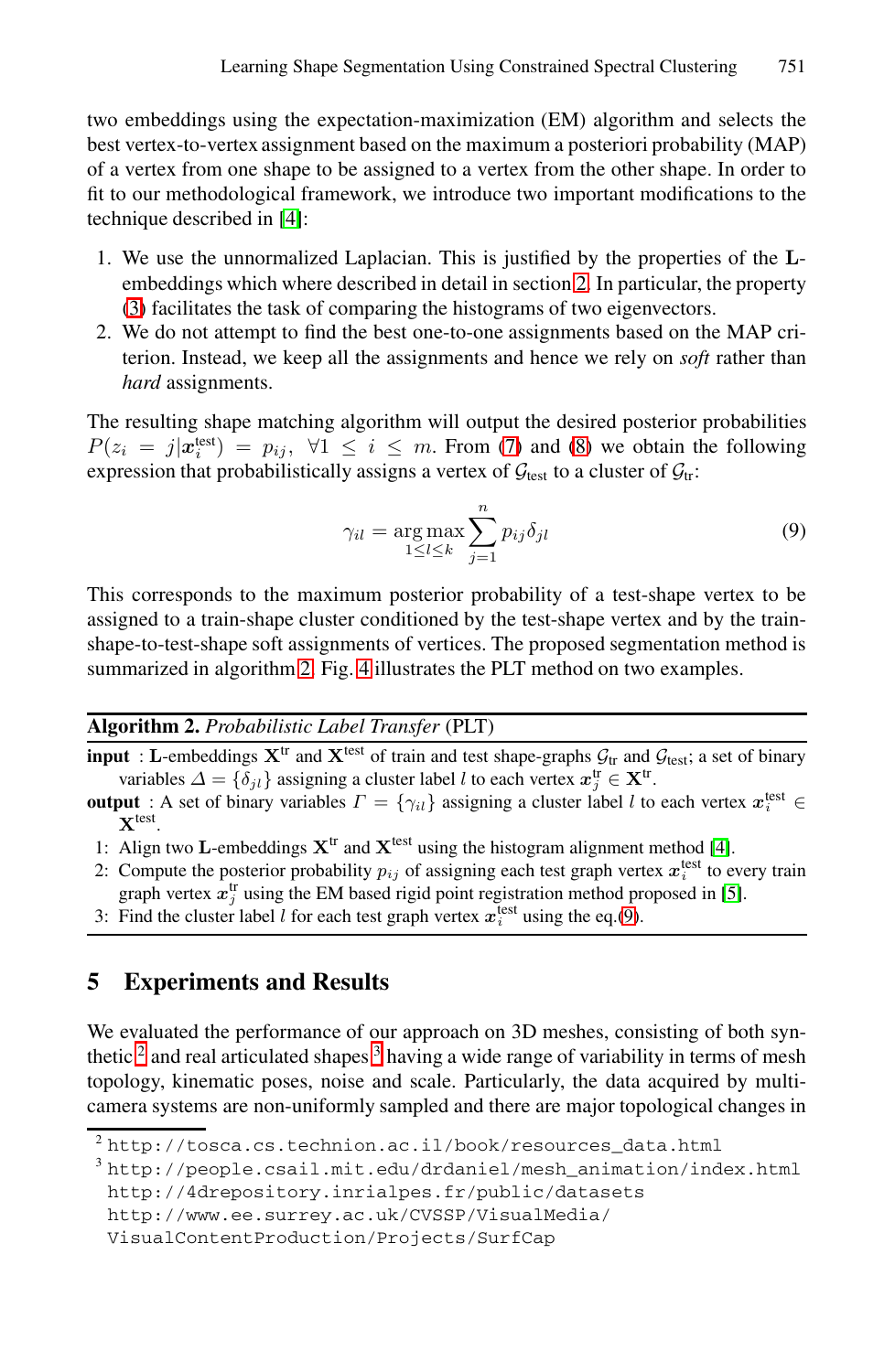between the various kinematic poses, e.g., fig. 1(c). We have generated manual segmentations of all the employed meshes as a ground truth for the quantitative evaluation of our approach. As a consequence of this, one-to-one correspondences between groundtruth and our results are available. Therefore, the standard statistical error measures like the true positives  $e_i^{tp}$ , the false negatives  $e_i^{fn}$  and the false positives  $e_i^{fp}$  can be easily computed for each segmentation and for each cluster i. From these measures we derive the true positive rate  $m_i^{typ}$  (recall) and positive predictive value  $m_i^{ppv}$  (precision) for every cluster:  $m_i^{tr}$  gives for each cluster *i* the percentage of vertices which have been correctly identified from the ground truth, and  $m_i^{typ}$  gives for each identified cluster the percentage of vertices which actually truly belong to this cluster. Using these two measures, we tabulate the overall performance of our segmentation results by computing the mean over all clusters of each shape mesh. We can define recall and precision as:

$$
\bar{m}^{tpr} = \sum_{i=1}^{k} \frac{e_i^{tp}}{e_i^{tp} + e_i^{fn}}, \quad \bar{m}^{ppv} = \sum_{i=1}^{k} \frac{e_i^{tp}}{e_i^{tp} + e_i^{fp}}
$$

with  $k$  being the total number of clusters on the evaluated mesh. To maintain the independence of the ground truth from the test data, the manual segmentation and constraint placement for the tested algorithms were performed by different persons. We performed two sets of experiments. First, we evaluate the segmentation performance of the CSC algorithm described in section 3 against two other constrained spectral



**Fig. 5.** Manual segmentation (ground-truth), results obtained with our algorithm (CSC) and results obtained with three other methods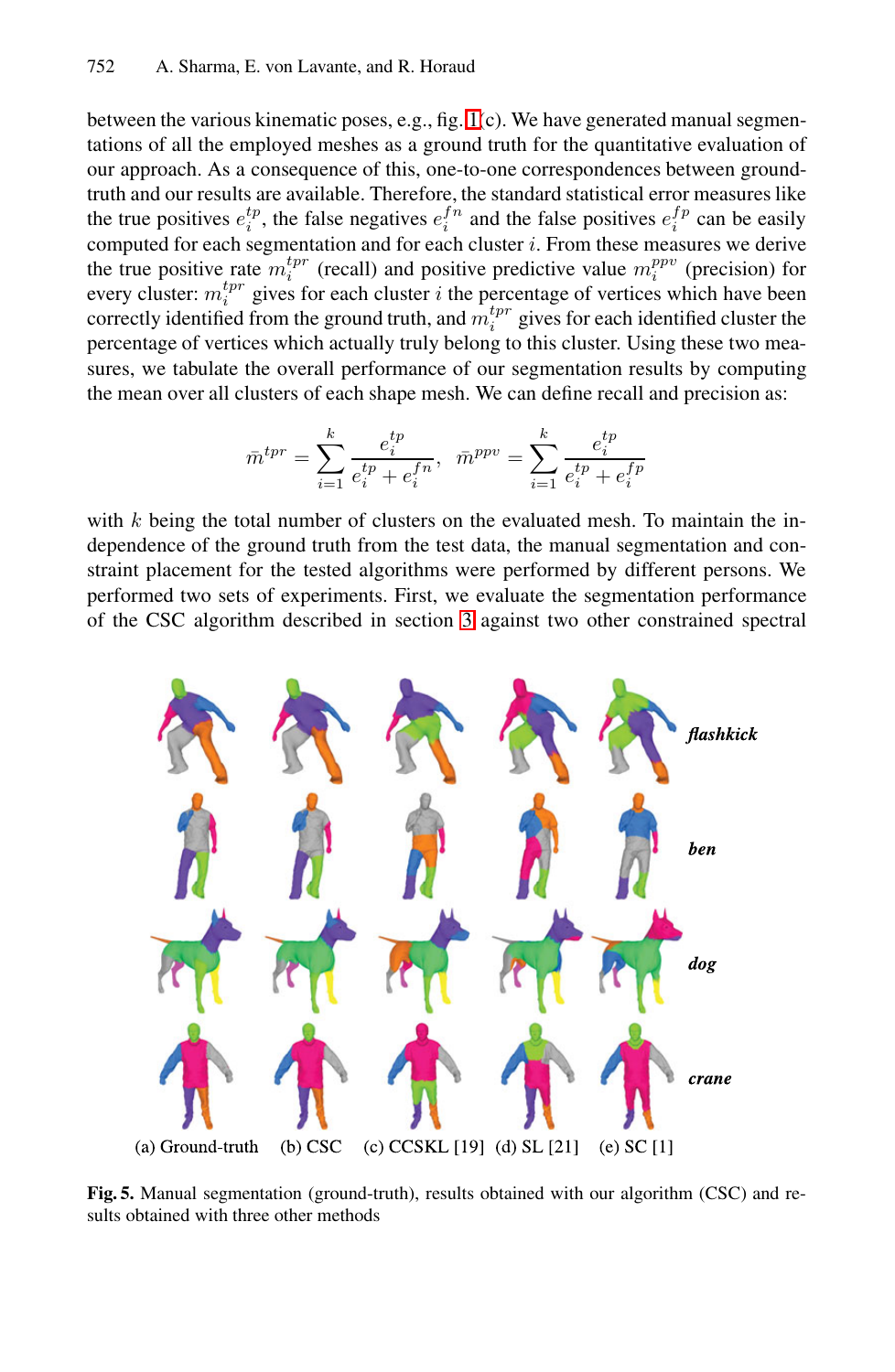|              |                 |          |    |    | <b>CSC</b>      |                            | <b>CCSKL</b> [19] |                 | SL [21]         |                 | SC[1]           |                                                         |
|--------------|-----------------|----------|----|----|-----------------|----------------------------|-------------------|-----------------|-----------------|-----------------|-----------------|---------------------------------------------------------|
|              |                 | $\kappa$ |    |    | $\bar{m}^{tpr}$ | $\bar{m}^{pp\overline{v}}$ | $\bar{m}^{tpr}$   | $\bar{m}^{ppv}$ | $\bar{m}^{tpr}$ | $\bar{m}^{ppv}$ | $\bar{m}^{tpr}$ | $\bar{m}^{pp\overline{v}}$                              |
| dog          | 3400            |          | 28 | 19 |                 |                            |                   |                 |                 |                 |                 | 0.8876 0.9243 0.5215 0.6239 0.4342 0.5644 0.5879 0.6825 |
| crane        | 10002           |          | 9  | 8  |                 |                            |                   |                 |                 |                 |                 | 0.9520 0.9761 0.6401 0.7952 0.8673 0.7905 0.7818 0.8526 |
| handstand    | $10002 \quad 6$ |          |    |    |                 |                            |                   |                 |                 |                 |                 | 0.9659 0.9586 0.6246 0.7691 0.6475 0.7246 0.7584 0.9248 |
| flashkick 89 | 1501            |          | 18 |    |                 |                            |                   |                 |                 |                 |                 | 0.9279 0.9629 0.5898 0.7539 0.5412 0.5984 0.6207 0.7376 |
| ben          | 16982 6         |          |    |    |                 |                            |                   |                 |                 |                 |                 | 0.9054 0.9563 0.4002 0.5888 0.6434 0.6084 0.5587 0.6494 |

**Table 1.** Comparison of constrained spectral clustering algorithms



**Fig. 6.** Segmentation results with synthetic meshes which have been corrupted in various ways

clustering algorithms; Second, we evaluate the probabilistic label-transfer method described in section 4.

We compared our CSC algorithm wit[h t](#page-4-1)he *const[ra](#page-12-0)ined clustering by spectral kernel learning* (CCSKL) method [19], and with the *spectral learning* (SL) method [21]. For completeness we also provide a comparison with the spectral clustering algorithm (SC) based on the random-walk graph Laplacian. Our implementations of these methods were duly checked with their respective cited results. With all these constrained spectral clustering methods the same set of constraints was used as well as the same number of clusters (the latter varies from one data set to another). The *normalized* SC algorithm that we implemented corresponds to the second algorithm in [1]: it applies K-means to the unnormalized Laplacian embedding, i.e., eq. (2) and it corresponds to steps 3 and 4 of our own CSC algorithm. A summary of these results can be found in Table 1 and fig. 5. The most surprising result is that, except for the "Crane" data and with SL, both CCSKL and SL could not significantly improve over the unsupervised SC algorithm, despite the side-information available to guide the segmentation. The CCSKL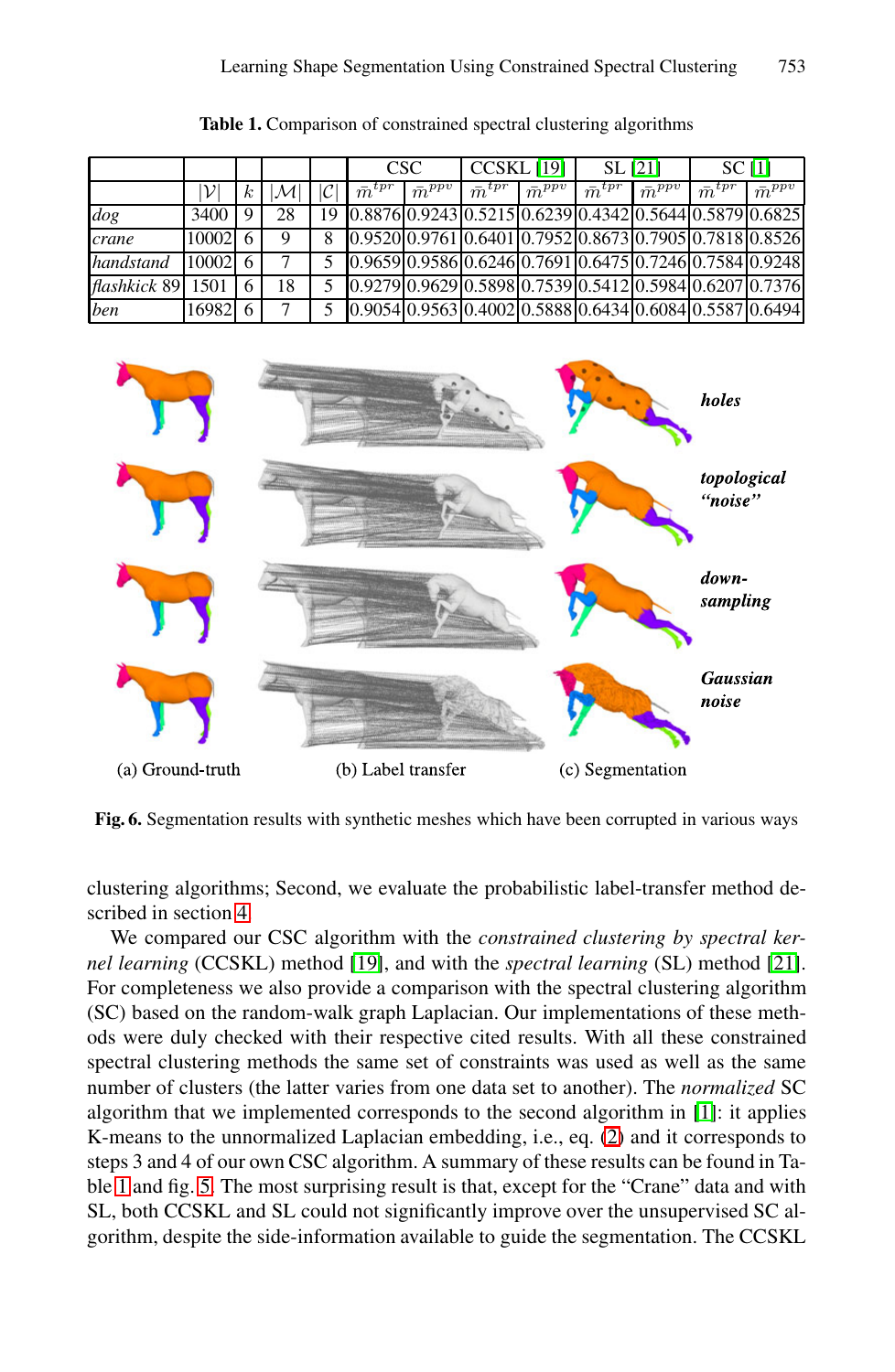<span id="page-11-0"></span>

| Results for several meshes (I)                                                           | Results for corrupted horse meshes (II)                                    |      |  |                    |                                                                                                                                                         |  |  |     |                           |
|------------------------------------------------------------------------------------------|----------------------------------------------------------------------------|------|--|--------------------|---------------------------------------------------------------------------------------------------------------------------------------------------------|--|--|-----|---------------------------|
| $\mathcal{G}_{tr}$                                                                       | $\mathcal{G}_{test}$                                                       |      |  |                    | $ \mathcal{V}_{tr} $ $ \mathcal{V}_{test} $ $ \bar{m}^{tpr} $ $ \bar{m}^{ppv} $ transform $ \mathcal{V}_{tr} $ $ \mathcal{V}_{test} $ $ \bar{m}^{tpr} $ |  |  |     | $\bar{m}^{ppv}$           |
| ben                                                                                      | handstand   16982 10002 0.9207 0.9594 topology   19248 19248 0.9668 0.9642 |      |  |                    |                                                                                                                                                         |  |  |     |                           |
| handstand ben                                                                            |                                                                            |      |  |                    | 10002 16982 0.9672 0.9462 sampling 19248 8181 0.8086 0.9286                                                                                             |  |  |     |                           |
| flashkick 50  flashkick 89   1501    1501    16.8991    0.9248   noise    19248    19248 |                                                                            |      |  |                    |                                                                                                                                                         |  |  | 1.0 | 1.0                       |
| gorilla                                                                                  | horse                                                                      | 2038 |  | 3400 0.8212 0.8525 | holes                                                                                                                                                   |  |  |     | 19248 21513 0.9644 0.9896 |

**Table 2.** Summary of evaluating the PLT algorithm

algorithm fails to improve [ov](#page-6-1)er SC with our mesh data. Indeed, both assume that there are natural partitions (subgraph) in the data which are only weakly inter connected. Therefore, CCSKL only globally stretches each eigenvector in the embedded space to satisfy the constraints, without any local effect of these constraints on the segmentation. The SL algorithm can barely improve over the SC [re](#page-1-0)sults as it requires a large number of constraints. With our method the placement of the *cannot-link* constraints is crucial. Although our method needs only a s[pa](#page-7-2)rse set of constraints, the number of constraints incr[eas](#page-11-0)es (still number of constraints  $\ll$  |V|) if the desired segmentation is not consistent with the graph topology, e.g., fig. 3(d).

[In](#page-11-0) the second experiment, we evaluate the performance of our probabilistic label transfer (PLT) method. In all these examples, we consider two different shapes, one from the training set and one from the test set. First we apply the CSC algorithm to the train-s[ha](#page-11-1)pe and then we apply the PLT algorithm to the test-shape. Fig. 1 shows an example of PLT between two different shapes and in the presence of significant topological changes: the right arm of Ben, (e), touches the torso. Fig. 4 show additional results which are quantified on Table 2 (I). We also evaluate the robustness of PLT with respect to various mesh corruptive transformations, such as holes, topological noise, etc. Fig. 6 and Table 2 (II) shows the segmentation results obtained by transferring labels from the original horse mesh to its corrupted instances. We obtain zero error if the corruptive transformation does not change the triangulation of the mesh as in the case of Gaussian noise. In fig. 7 we show the segmentation obtained with PLT where

<span id="page-11-1"></span>

Fig. 7. Clustering obtained with CSC (a); vertex-to-vertex probabilistic assignment between two shapes (b); The result of segmenting the second shape based on label transfer (c)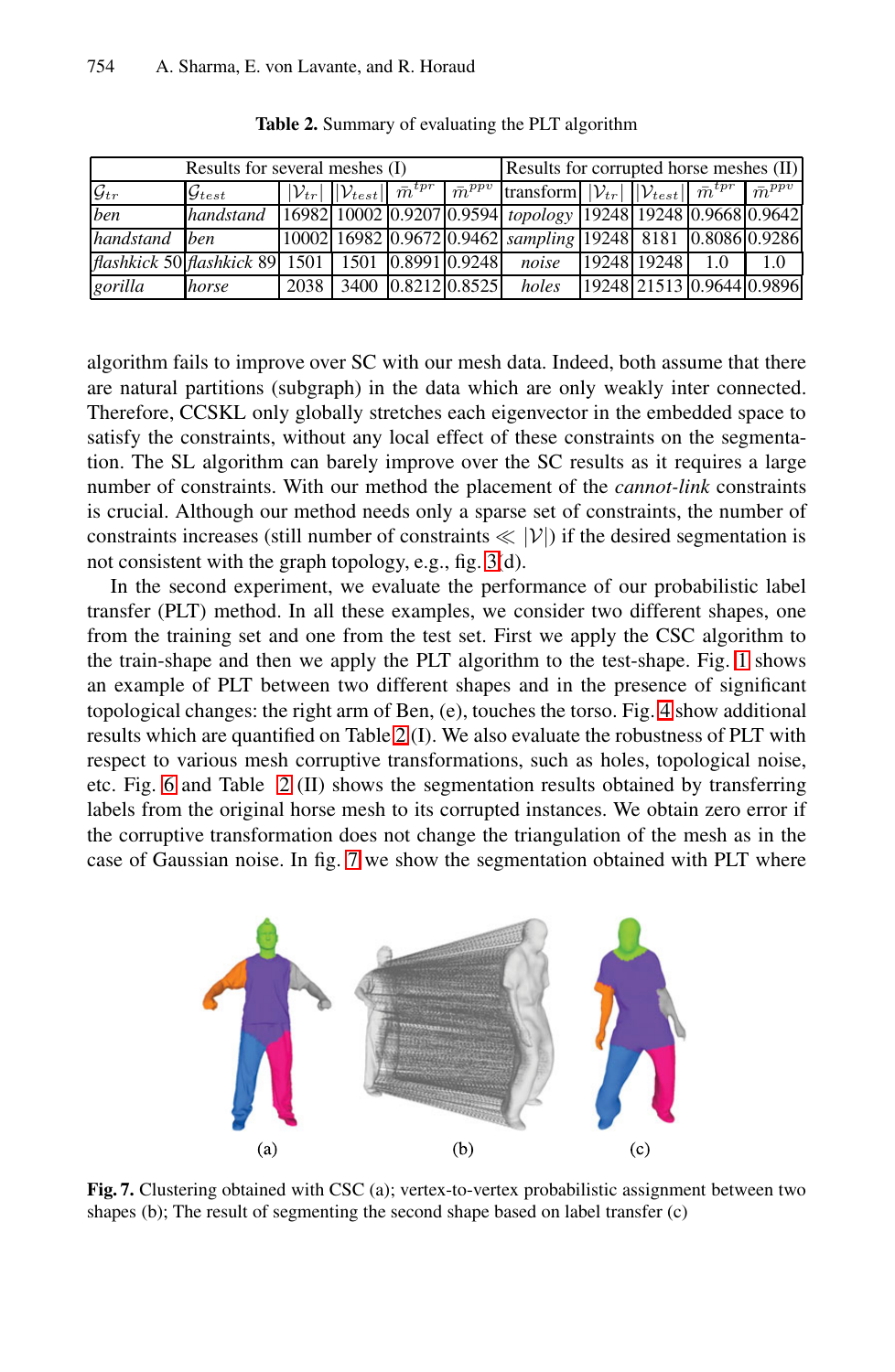the test shape fig. 7-(c) significantly differs from the training shape fig. 7-(a) due to large aquisition noise (see the left hand merged with the torso).

# **6 Conclusions**

We proposed a novel framework for learning shape segmentation. We made two contributions: (1) we proposed to use the unnormalized Laplacian embedding and the commute-time distance to diffuse sparse pairwise constraints over a graph and to design a new constrained spectral clustering algorithm, and (2) we proposed a probabilistic label transfer algorithm to segment an unknown test-shape by assigning labels between an already segmented train-shape and a test-shape. We perform extensive testing of both the CSC and the PLT algorithms on real and synthetic meshes. We compare our shape segmentation method with recent constrained/semi-supervised spectral clustering methods which were known to outperform unsupervised SC algorithms. However, we found it difficult to adapt these existing constrained clustering methods to the problem of shape segmentation. This is due to the fact that, unlike our method, they do not explicitly take into account the properties inherently associated with meshes, such as sparsity and regular connectivity.

### <span id="page-12-4"></span><span id="page-12-3"></span><span id="page-12-2"></span><span id="page-12-1"></span><span id="page-12-0"></span>**References**

- <span id="page-12-5"></span>1. von Luxburg, U.: A tutorial on spectral clustering. Statistics and Computing 17, 395–416 (2007)
- 2. Belkin, M., Niyogi, P.: Laplacian eigenmaps for dimensionality reduction and data representation. Neural Computation 15, 1373–1396 (2003)
- <span id="page-12-6"></span>3. Spielman, D.A., Teng, S.H.: Spectral partitioning works: Planar graphs and finite element meshes. Linear Algebra and its Applications 421, 284–305 (2007)
- <span id="page-12-7"></span>4. Mateus, D., Horaud, R., Knossow, D., Cuzzolin, F., Boyer, E.: Articulated shape matching using Laplacian eigenfunctions and unsupervised point registration. In: CVPR (2008)
- <span id="page-12-8"></span>5. Horaud, R., Forbes, F., Yguel, M., Dewaele, G., Zhang, J.: Rigid and articulated point registration with expectation conditional maximization. IEEE PAMI (2010) (in press)
- 6. Bronstein, A., et al.: Shrec 2010: Robust correspondence benchmark. In: Eurographics Workshop on 3D Object Retrieval (2010)
- 7. Bronstein, A., Bronstein, M., Kimmel, R., Mahmoudi, M., Sapiro, G.: A Gromov-Hausdorff framework with diffusion geometry for topologically robust non-rigid shape alignment. IJCV 89, 266–286 (2010)
- 8. Ovsjanikov, M., Sun, J., Guibas, L.: Global intrinsic symmetries of shapes. Computer Graphics Forum 27, 1341–1348 (2008)
- 9. Chen, X., Golovinskiy, A., Funkhouser, T.: A benchmark for 3d mesh segmentation. In: ACM Transactions on Graphics (SIGGRAPH) (2009)
- 10. Reuter, M.: Hierarchical shape segmentation and registration via topological features of laplace-beltrami eigenfunctions. IJCV 89, 287–308 (2010)
- 11. Liu, R., Zhang, H.: Mesh segmentation via spectral embedding and contour analysis. Computer Graphics Forum 26, 385–394 (2007)
- 12. Szummer, M., Jaakkola, T.: Partially labeled classification with Markov random walks. In: NIPS (2002)